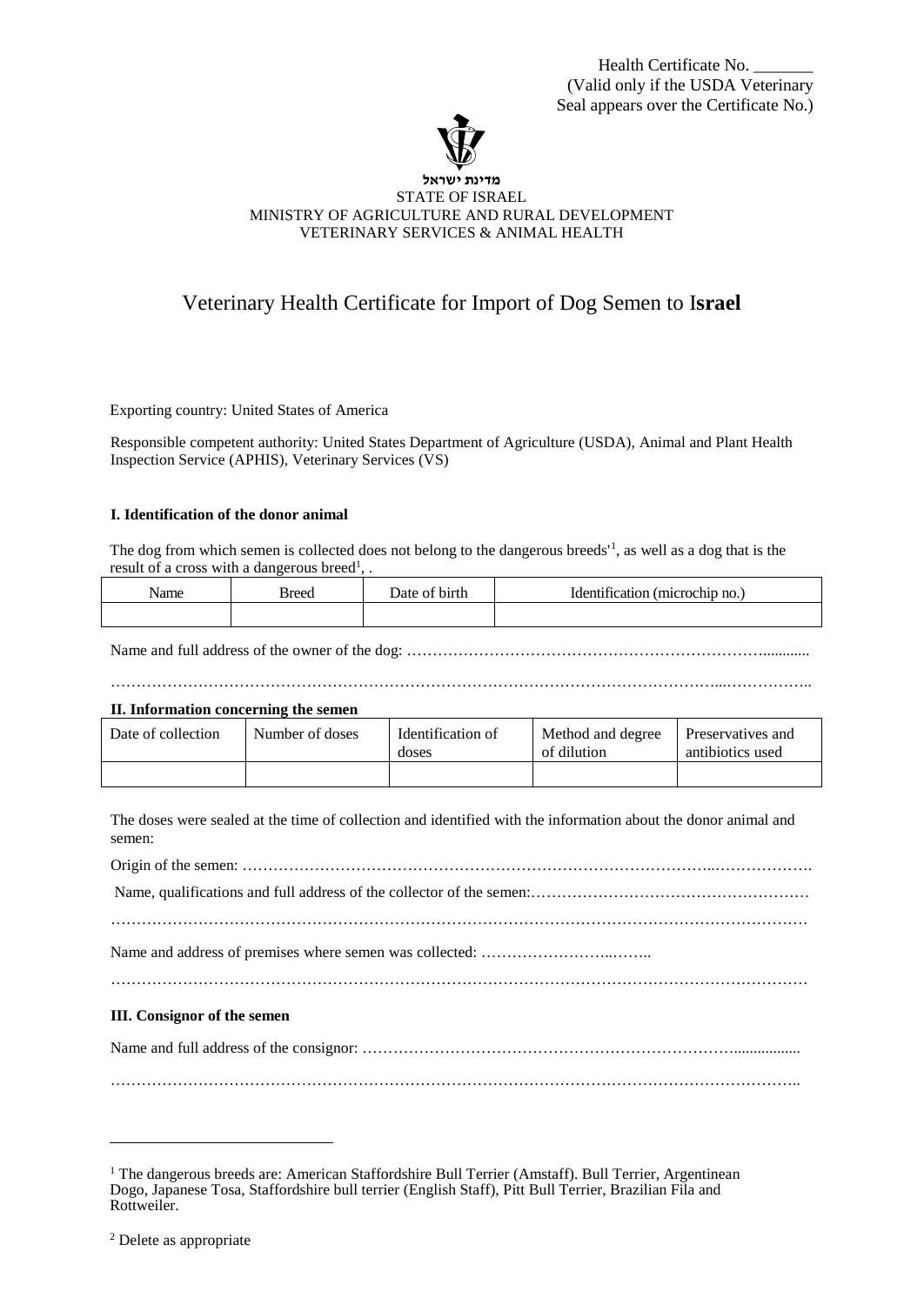#### **Means of transport**

|        | By aircraft / ship: Number Vessel | Date of embarkation: | Expected date of arrival in |
|--------|-----------------------------------|----------------------|-----------------------------|
| Israel | Port of entry:                    |                      |                             |

## **IV. Destination of the semen**

Name and full address of the consignee: ………………………………………………………

………………………………………………………………………………………………….

## **V. Health information**

I, the undersigned USDA accredited veterinarian, hereby certify that:

- a) The dog identified above was examined on the day of collection and showed no clinical signs of infectious, contagious or venereal disease.
- b) The dog from which semen is collected was not immunized with any vaccine during the 30 days immediately preceding collection.
- c) The dog from which semen was collected has not been used for natural mating for a minimum of 20 days prior to and until the completion of collection.
- d) The dog from which semen was collected:
	- 1. either, was vaccinated against rabies with an approved vaccine by the exporting country during the period of 365 to 30 days prior to semen collection<sup>[2](#page-1-0)</sup>.

| Date | name | manufacturer | batch | Valid |
|------|------|--------------|-------|-------|
|      |      |              |       |       |

- 2. or, was born and has been resident exclusively in an officially rabies free country prior to semen collection. 2
- e) The dog from which semen was collected has undergone an recommended serological test for *Brucella canis* with a negative result on a sample of blood taken within 30 days prior to the semen collection, or, not later than 30 days after the semen collection. The test was performed in a government laboratory or a laboratory acceptable to USDA.

| Date of blood sampling | Test method | result | Name of laboratory |
|------------------------|-------------|--------|--------------------|
|                        |             |        |                    |

I hereby confirm that I have seen the laboratory reports for the blood tests for Brucellosis.

f) The dog from which semen is collected:

Either, Within 30 days prior to each semen collection for this consignment the donor dog was tested for *Leptospira canicola* and *L. icterohaemorrhagiae* by the microscopic agglutination test (MAT) with a negative result (less than 50% agglutination at a serum dilution of  $1:100$ )<sup>2</sup>:

| Date of blood sampling | result | Name of laboratory |
|------------------------|--------|--------------------|
|                        |        |                    |

I hereby confirm that I have seen the laboratory reports for the blood tests for leptospirosis.

<span id="page-1-0"></span><sup>2</sup> Delete as appropriate